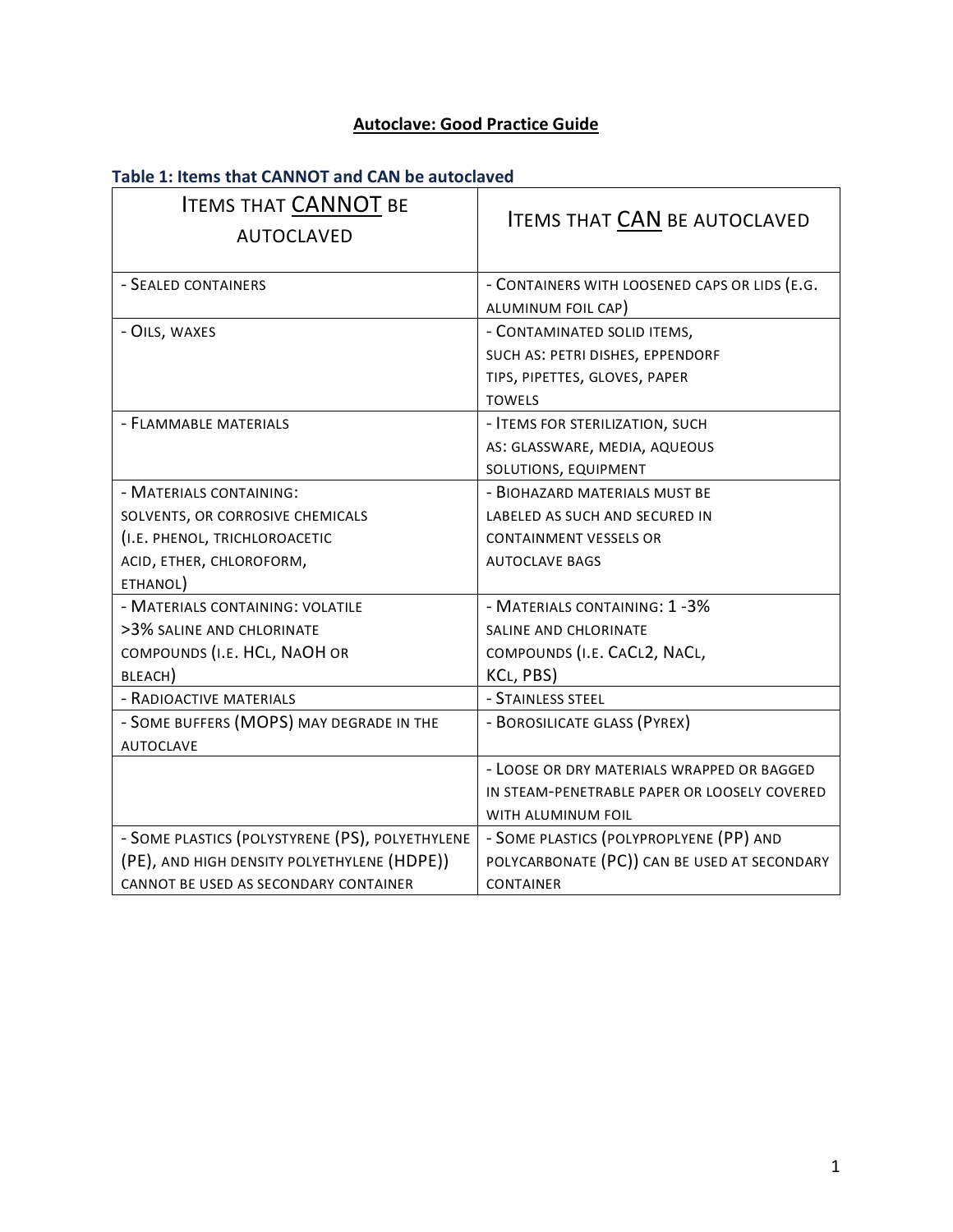### **Table 2**: **STERIS Liquid Cycle recommendations**

| Volume of Liquid in One Container (ml)* | Recommended Sterilization Time at 121 <sup>o</sup> C<br>(minutes)** |
|-----------------------------------------|---------------------------------------------------------------------|
| 75                                      | 25                                                                  |
| 250                                     | 30                                                                  |
| 500                                     | 40                                                                  |
| 1000                                    | 45                                                                  |
| 1500                                    | 50                                                                  |
| 2000                                    | 55                                                                  |
| >2000                                   | 55+10 min/L                                                         |

• \*This time may vary due to viscosity of liquids and other parameters.

• \*\*Listed times include the combined time required to reach 121 ̊C and the time required to achieve sterilization at 121°C.

#### **Table 3: Gravity Cycle Recommendations**

| <b>Items</b>                | <b>Recommended Sterilize Time</b><br>at 121°C (minutes) | <b>Dry Times (Minutes)</b> |
|-----------------------------|---------------------------------------------------------|----------------------------|
| Glassware (empty, inverted, | 15                                                      | 0                          |
| vented)                     |                                                         |                            |
| Instruments (metal          | 20                                                      | 0                          |
| combined with suture tubing |                                                         |                            |
| or other porous materials   |                                                         |                            |
| (unwrapped))                |                                                         |                            |
| Hard Goods (unwrapped)      | 15                                                      | 0                          |
| Hard Goods (wrapped in      | 30                                                      | 30                         |
| muslin or equivalent)       |                                                         |                            |
| <b>Biological Waste</b>     | 60 (unless exempt*)                                     | 0                          |

\*See Table 4 for Botany Approved List for exempt organisms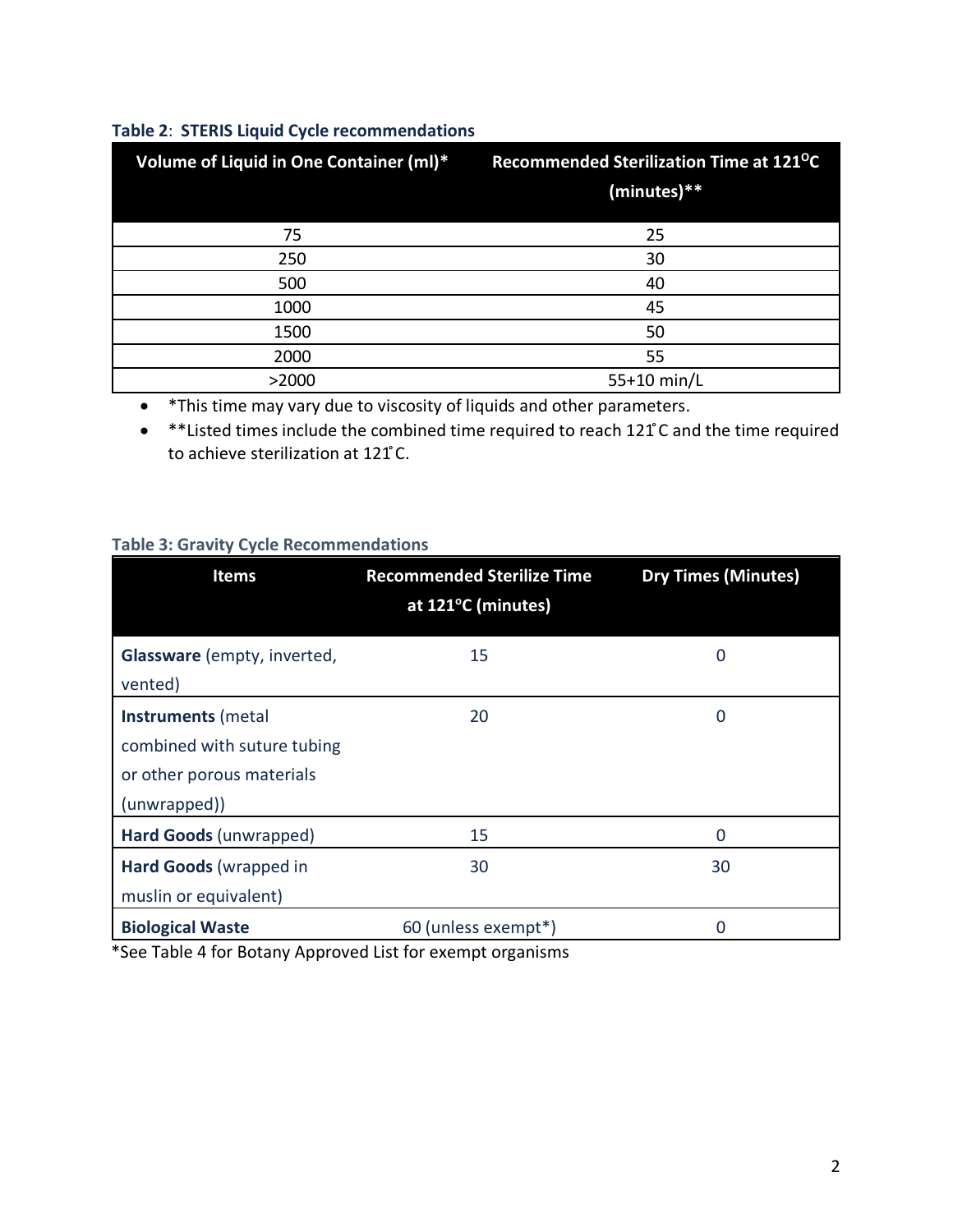### **Table 4: The 'Botany Approved List' of organisms that can be autoclaved for less than the required 60 minutes (see BOTANYwasteSOP2019MarFINAL document for details)**

| transgenic Arabidopsis thaliana plants                                     |
|----------------------------------------------------------------------------|
| transgenic Helianthus annuus plants                                        |
| Physcomitrella patens moss plants                                          |
| Chlamydomonas reinhardii algae (plants)                                    |
| Nicotiana benthamiana plants                                               |
| non-pathogenic, non-hazardous Agrobacterium tumefaciens (microbe)          |
| non-pathogenic, non-hazardous Escherichia coli bacterial strains (microbe) |
| Saccharomyces cerevisiae (microbe)                                         |
|                                                                            |

## **PPE**

Often material to be loaded contains potentially infectious material or toxins, thus standard laboratory protective equipment must be worn.

- Nitrile or latex gloves
- Safety glasses or goggles; it is advisable to wear a full face shield if a splash hazard exists
- Laboratory coat
- Closed-toe and closed-heel shoes

In addition, since the interior of the autoclave is extremely hot, **heat resistant gloves** are required for loading and unloading autoclaved materials. Do not wear previously used nitrile gloves inside the heat resisting gloves, since you risk contaminating the inside of the heat resistant gloves. Always change nitrile or latex gloves beforehand (or do not use nitrile gloves).

### **Preparing Materials To Be Loaded**

- Before preparing items for sterilization, or decontamination, ensure that each item can be autoclaved.
- Review the SDS and PSDS if you are unsure of the proper safety precautions and personal protective equipment required for the material to be autoclaved.
- Tape indicator (autoclave tape-heat sensitive) should be used on all loads.
- All items to be autoclaved should be placed inside a suitable **primary container** (*i.e.*  flasks, tubes, beakers, biohazard bags, or wrapping paper or muslin for instruments), which in turn is put into a **secondary container** (*i.e.* autoclave pan).
	- o Heat-resistant secondary containers must be large enough to contain any leaks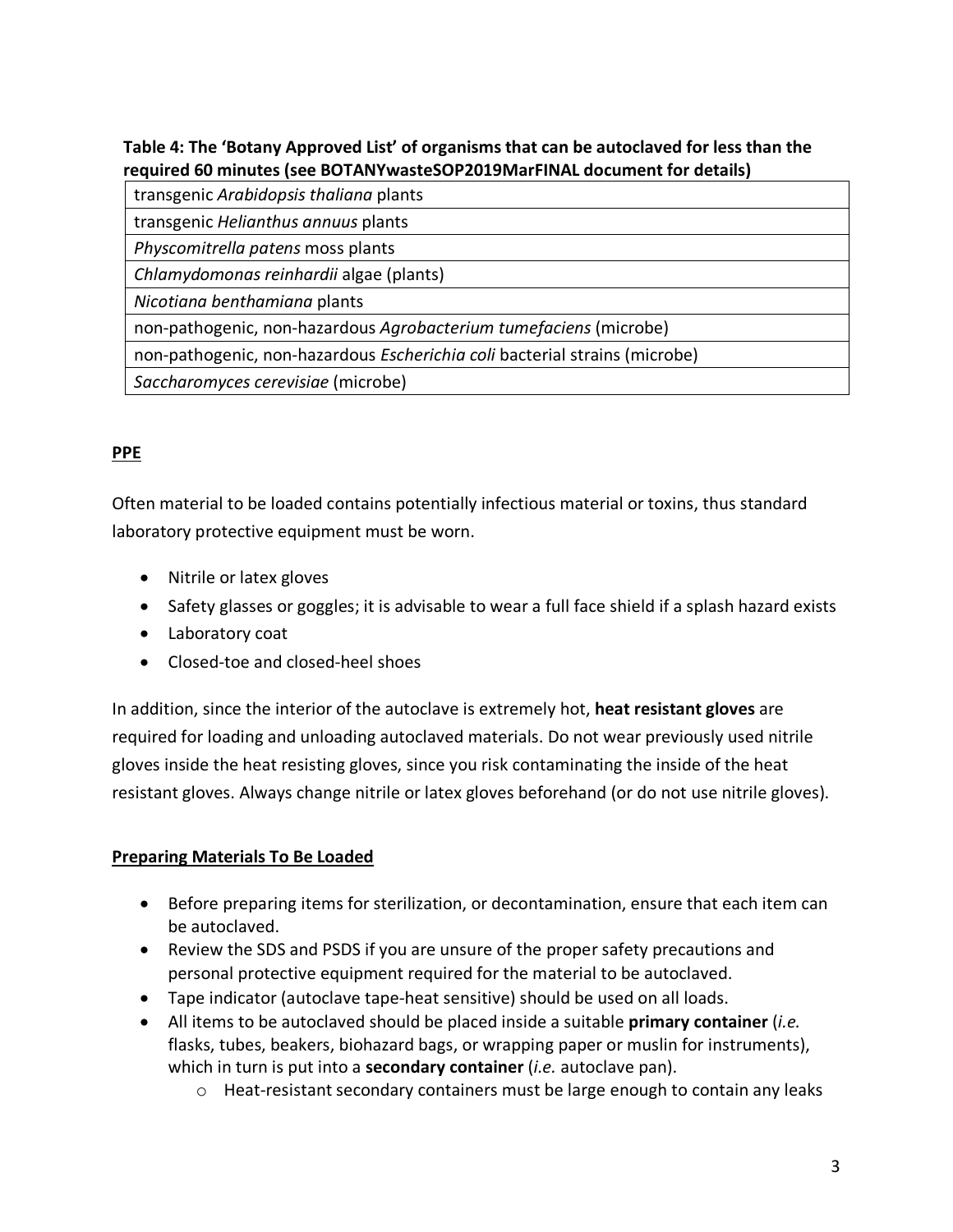in the primary containers.

- o **Plastic secondary containers must be (polyproplyene (PP) and polycarbonate (PC)) only**.
- o Avoid crowding or stacking items.
- o Do not overload secondary container; leave sufficient space between each item for steam circulation. For large loads, if the space is greater than 6 inches between each item, the run time can be set for the volume/weight of the largest item. If the space is smaller than 6 inches apart, items are considered to be one, and must be sterilized according to the mass of the two objects combined.
- Do not fill primary containers beyond 75% of their holding capacity.
- **All primary containers must be unsealed by loosening screw or vent caps**, capping open containers with aluminum foil or opening plastics bags slightly (no less than three fingers width)
	- o **DO NOT AUTOCLAVE SEALED CONTAINERS OR BAGS.**

### **Loading Autoclave**

- Stand away from the door and carefully open the door to release any leftover steam inside the autoclave.
- Check the autoclave's interior to make sure there is no potential hazard left from the previous user.
- Clean the drain before loading materials to allow good circulation.
- Make sure the bags do not touch the interior walls of the autoclave to avoid melting.

### **Unloading Autoclave**

- Stand away from the door and carefully open the door to release any leftover steam inside the autoclave.
- If possible, allow the materials inside the autoclave to stand for 10 mins to release any steam or hot air trapped inside the material.
- Try not shake any liquid material while removing it from the autoclave. Use a cart to transport autoclaved materials from autoclave to lab.
	- $\circ$  Liquid may be extremely hot, sudden jarring may cause the liquid to boil over and is a potential burn hazard.

### **Autoclaving Procedures**

- Check glass containers for cracks, replace any broken containers.
- Liquids and dry materials require different cycles and need to be autoclaved separately.
- Liquid cycles: time autoclaved for depends on the largest volume (See Table 1).
- Waste, or Kill cycles, for RG1 or RG2 materials for a minimum of 60 minutes at 121°C and at 15 psi (this is a UBC requirement). The exception are those organisms that have been exempt and can be found on the 'Botany Approved List' (See Table 4), which can